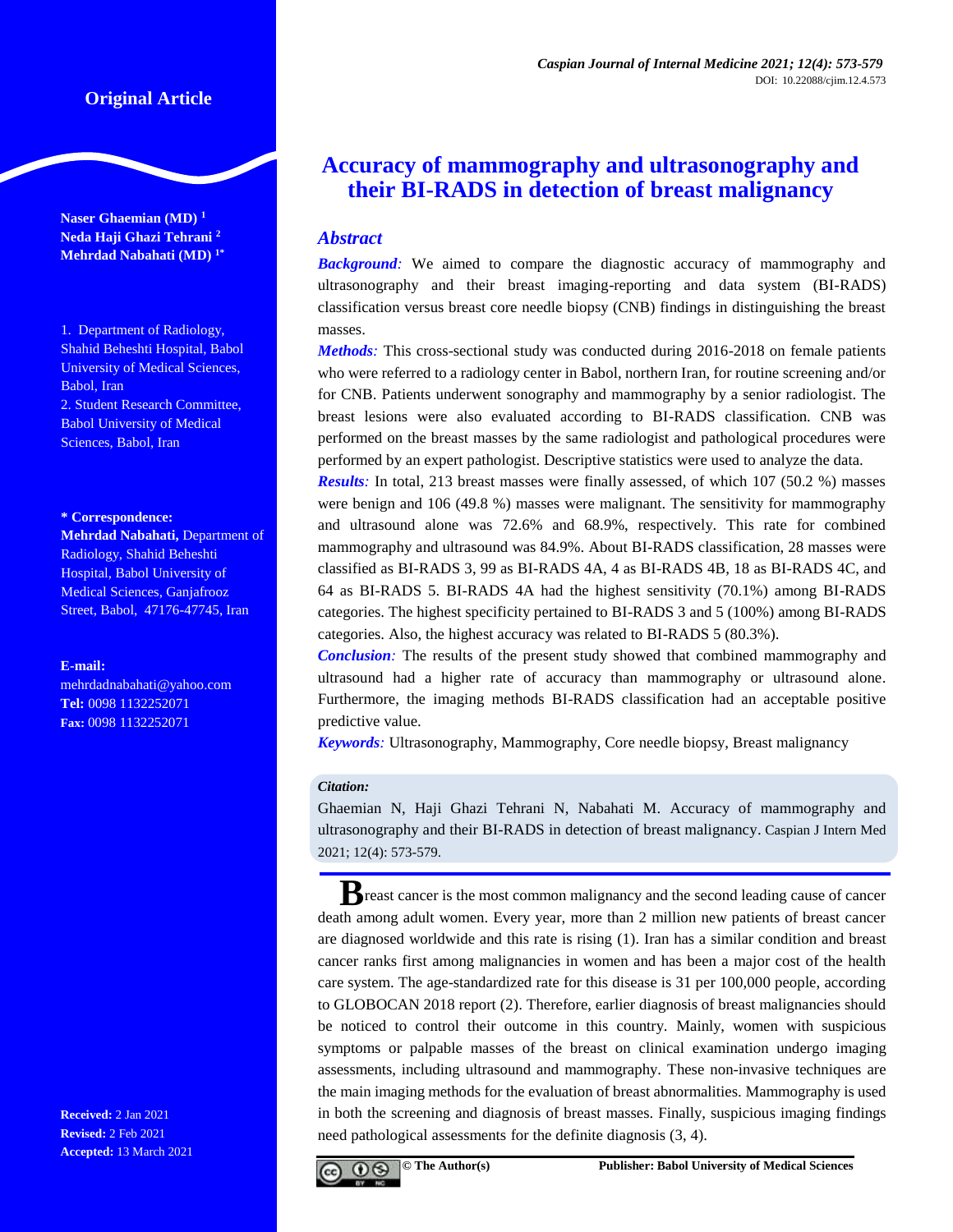Considering the increasing rate of newly diagnosed cases in breast imaging, a collaboration between radiologists and pathologists seems necessary in the evaluation of the consistency of radiologic and pathological findings, so that the correct and appropriate approach is considered. In this regard, the American College of Radiology developed a standardized format and terminology named breast imagingreporting and data system (BI-RADS). BI-RADS is the most important part of an imaging report. In this system, all reports should start with a description of the overall composition of the breast. BI-RADS includes seven categorizations from 0 to 6, and the higher number is in favor of malignancy (5, 6). There is no extensive literature regarding the accuracy of mammography and ultrasonography and their BI-RADS classification in differentiating malignant from benign breast masses, especially in our region. Therefore, we aimed to investigate the accuracy of sonography and mammography features and their BI-RADS scales based on pathology findings in the diagnosis of breast malignancy. This study can help better screening and earlier diagnosis of breast masses and prevention of unnecessary surgeries, and also can be efficient in the follow-up of the patients with breast malignancy.

# **Methods**

**Locations and patients:** This cross-sectional study was conducted during 2016-2018 on female patients who were consecutively referred to a radiology center in Babol, northern Iran, for routine screening and/or for core needle biopsy (CNB). The decision in the indication for CNB was made through consensus between the physicians/surgeons and the radiologist, based on the patients' history (breast pain, nipple discharge, breast mass, breast asymmetry, nipple retraction, lymphadenopathy, skin lesions), physical examination (e.g., lymphadenopathy, breast mass) and/or imaging findings (e.g., focal asymmetry in the breast). Patients whose BI-RADS was 3, 4, or 5 underwent CNB. Biopsy in patients with BI-RADS 3 was done based on their request or the physician's decision. All patients underwent CNB for the first time. Patients whose CNB results were not available were excluded from the study. **Imaging and core needle biopsy:** Patients underwent sonography (Philips iU22 Ultrasound Machine, Philips Healthcare, Best, Netherlands) and mammography (Mammomat Inspiration, Siemens, Erlangen, Germany) by a senior radiologist with more than 20 years of experience in performing the procedure. Those patients aged ≥40 years old

who had previous mammographic reports underwent mammography again. Based on the sonography, a mass was considered suspicious for malignancy if the following features were found (7-9): irregular margin, microlobulated, posterior shadow, taller than wide, irregular shape, hypoechoic, and heterogeneous lesions. Based on mammography, the following features were considered suspicious (7-9): speculated, microlobulated, microcalcification, and hyperdense lesions.

In the following, a combination of sonography and mammography BI-RADS scores was calculated for each patient and the highest BI-RADS classification was taken into account for further investigations. BI-RADS classification was defined as follows (10):

 $\bullet$  BI-RADS 3 (probably benign):  $\leq$  2% malignancy risk

BI-RADS 4A (low suspicion): >2% to ≤10% malignancy risk

BI-RADS 4B (moderate suspicion): >10% to ≤50% malignancy risk

BI-RADS 4C (high suspicion): > 50% to < 95% malignancy risk

 $\bullet$  BI-RADS 5 (probably malignant):  $\geq$  95% malignancy risk **Biopsy**: CNB was performed on the breast masses by the ultrasound machine equipped with a 7-12 MHz probe, using the automatic and semiautomatic 14- and 16-gauge needles by the same radiologist. Five to ten core needle biopsies were collected and they were kept in formalin to be sent to a pathology center in Babol. Indication for surgery was based on the CNB reports and the surgeon's decision. After surgical resection of the masses, they were sent for pathology. The pathological procedures were performed by a single pathologist with more than 30 years of experience.

**Statistical analysis:** After collecting the data, they were analyzed using SPSS software. The descriptive statistics were used for the data analysis. For BI-RADS 3, when a breast mass was established as benign in both imaging and pathology, it was considered as True Positive (TP), and when was determined malignant, it was considered as True Negative (TN). False Positive (FP) was considered when imaging was suggestive of malignancy but histopathology was not consistent, and False Negative (FN) was considered when imaging shows a benign legion but pathology suggested malignancy. For BI-RADS 4A, 4B, 4C, and 5, when a breast mass was established as malignant in both imaging and pathology, it was considered as True Positive (TP), and when was determined benign, it was considered as True Negative (TN). False Positive (FP) was considered when imaging was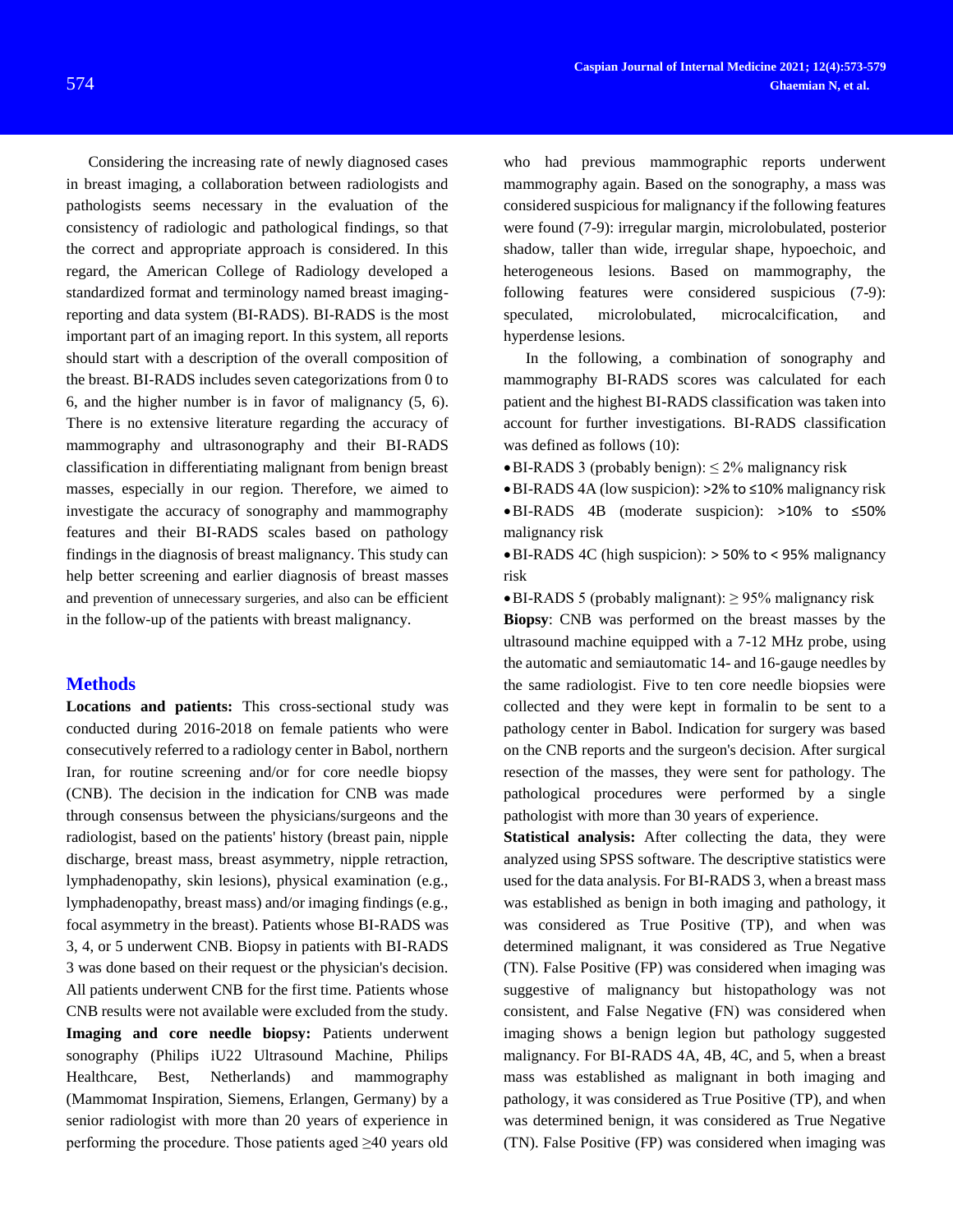suggestive of malignancy but histopathology was not consistent, and False Negative (FN) was considered when imaging did not show malignancy but pathology suggested malignancy. Sensitivity was calculated as the proportion of TP to TP+FN, specificity as the proportion of TN to TN+FP, positive predictive value (PPV) as the proportion of TP to TP+FP, negative predictive value (NPV) as the proportion of TN to TN+FN, and accuracy as the proportion of TP+TN to all patients. We also used a receiver operator characteristics (ROC) analysis to estimate the ability of mammography alone, ultrasound alone, and combined mammography and ultrasound to predict breast malignancy, as estimated by the area under the curve (AUC).

**Ethics approval and consent to participate:** The protocol of the present study was approved by the Ethics Committee of

**malignant breast masses**

Babol University of Medical Sciences (code: MUBABOL.REC.1395.204). The written informed consent was obtained from all research participants after a full explanation of the study. The information of the subjects was kept confidential**.**

## **Results**

In total, 210 patients underwent CNB, of whom 207 were single and 3 had two breast masses. Overall, 213 breast masses were finally assessed. The mean age of the patients was 46.91±12.22 years old with a range of 19-92 years. The distribution of the patients' mass by CNB results is exhibited in tables 1 and 2. According to pathology, 107 (50.2 %) masses were benign and 106 (49.8 %) masses were malignant.

**Table 1. Diagnostic value of mammography alone, sonography alone, and combined mammography and sonography for** 

| <b>Imaging</b> | <b>Sensitivity</b> $(\%$ ,<br>$95\%$ CI | <b>Specificity</b> $(\%$ ,<br>$95\%$ CI | <b>Positive predictive</b><br>value (%, 95% CI) | <b>Negative predictive</b><br>value (%, 95% CI) | Accuracy $\left(\%\right)$<br>$95\%$ CI |
|----------------|-----------------------------------------|-----------------------------------------|-------------------------------------------------|-------------------------------------------------|-----------------------------------------|
| Mammography    | $72.6(63.1-80.9)$                       | $43.9(34.3-53.9)$                       | $56.2(51.1-61.2)$                               | $61.8(52.7-70.3)$                               | 58.2 (51.3-64.9)                        |
| Sonography     | 68.9 (59.1-77.5)                        | $48.6(38.8-58.5)$                       | $57(51.5-62.4)$                                 | $61.2(52.8-69)$                                 | 58.7 (51.8-65.4)                        |
| $Mammography+$ | $84.9(76.7-91.1)$                       | $43(33.5-52.9)$                         | 59.6 (55.1-63.9)                                | $74.2(63.5-82.6)$                               | $63.9(57-70.3)$                         |
| Sonography     |                                         |                                         |                                                 |                                                 |                                         |

**Table 2. Diagnostic value of Breast Imaging-Reporting and Data System (BI-RADS) classification for bening and malignant breast masses**

| $BI -$      | <b>Sensitivity</b> $(\%$ , | Specificity (%,   | <b>Positive predictive</b> | <b>Negative predictive</b> | Accuracy $\left(\frac{6}{6}\right)$ |
|-------------|----------------------------|-------------------|----------------------------|----------------------------|-------------------------------------|
| <b>RADS</b> | $95\%$ CI                  | $95\%$ CI         | value (%, 95% CI)          | value (%, 95% CI)          | $95\%$ CI                           |
|             | $26.2(18.2-35.)$           | $100(96.6-100)$   | 100                        | 57.3 (54.5-60)             | $62.9(56.1-69.4)$                   |
| 4A          | $22.6(15.1-31.8)$          | $22.9(21.4-39.5)$ | 24.2 (18.1-31.7)           | 28.1 (22.3-34.7)           | $26.3(20.5-32.7)$                   |
| 4B          | $2.8(0.6-8.1)$             | 99.1 (94.9-100)   | $75(24.1-96.6)$            | $50.7(49.8-51.7)$          | $51.2(44.3-58.1)$                   |
| 4C          | $14.2(8.1-22.3)$           | 97.2 (92-99.4)    | 83.3 (59.9-94.4)           | 53.3 (51.2-55.4)           | 55.9 (48.9-62.7)                    |
|             | $60.4(50.4-69.8)$          | $100(96.6-100)$   | 100                        | $71.8(66.8-76.3)$          | 80.3 (74.3-85.4)                    |

As shown in table 1, the sensitivity and specificity for mammography alone were 72.6% and 43.9%, respectively. These parameters were 68.9% and 48.6% for ultrasound alone. After a combination of mammography and ultrasound, the sensitivity significantly increased by 12.3% compared with mammography alone and 16% compared with ultrasound alone, reaching 84.9%. On the other hand, the specificity for combined mammography and ultrasound decreased somewhat compared with mammography alone and ultrasound alone. Figure 1 shows the ROC curve for the ability of mammography alone, ultrasound alone, and combined mammography and ultrasound in predicting breast

malignancy. The predictive ability of mammography plus ultrasound (AUC=0.639) was higher than that of mammography alone (AUC=0.583) and ultrasound alone (AUC=0.587). Out of all examined masses, 28 masses were classified as BI-RADS 3, 99 as BI-RADS 4A, 4 as BI-RADS 4B, 18 as BI-RADS 4C, and 64 as BI-RADS 5. The computed sensitivity, specificity, PPV, NPV, and accuracy for the individual of BI-RADS classifications are shown in table 2. As indicated, BI-RADS 4A had the highest sensitivity (70.1%) among BI-RADS categories. The highest specificity pertained to BI-RADS 3 and 5 (100%) among BI-RADS categories. Also, the highest accuracy was related to BI-RADS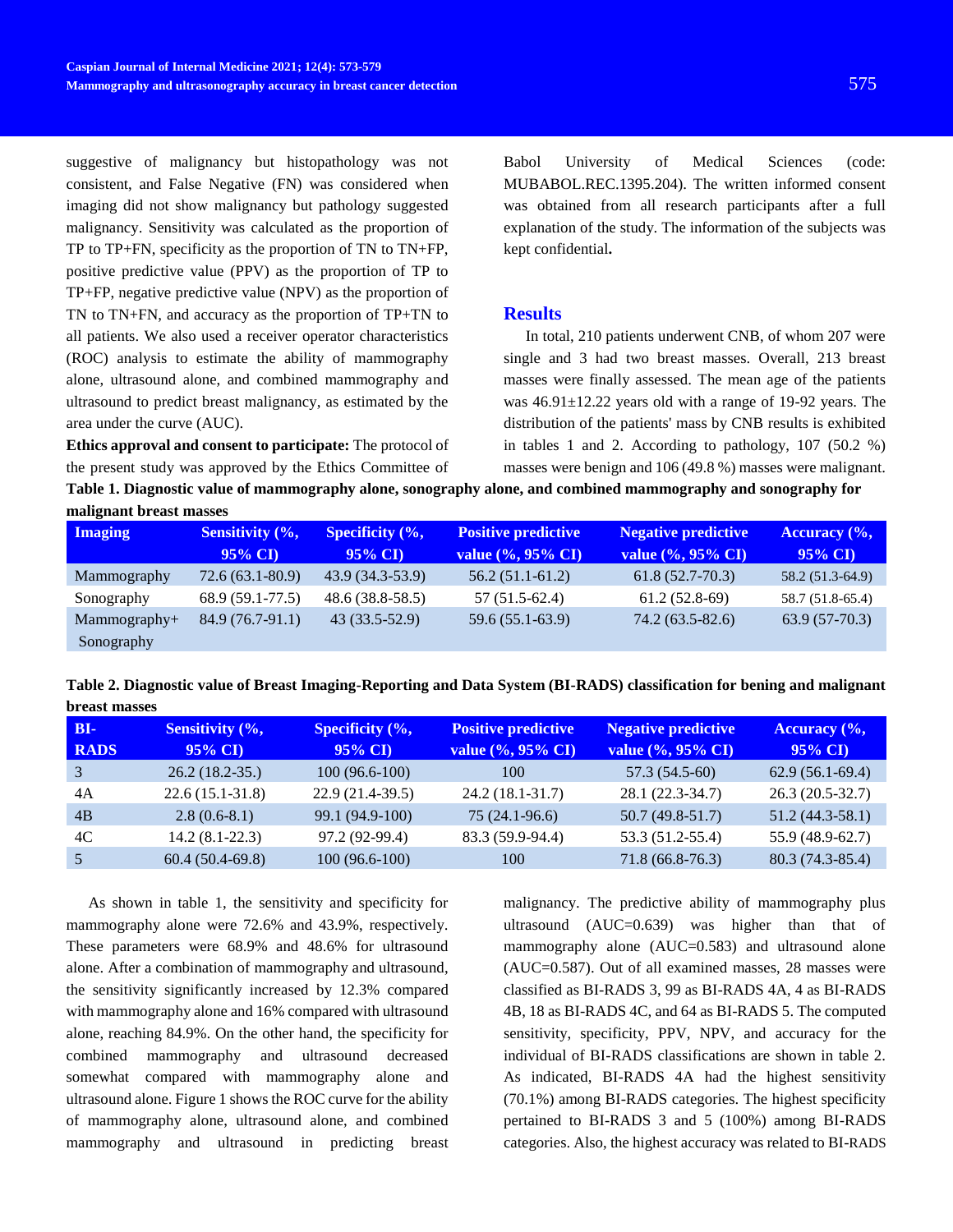5 (80.3%). Figures 2 and 3 show mammography, ultrasound, and ultrasound-guided CNB from a benign (BI-RADS 3) and a malignant (BI-RADS 5) breast mass, respectively.



**Figure 1. Receiver operating characteristic (ROC) curve of mammography alone, sonography alone, and combined mammography and sonography for predicting breast mass malignancy**



**Figure 2. Mammography, ultrasound, and ultrasoundguided core needle biopsy from a left breast mass (BI-RADS 3), which was proved by pathology to be a fibroadenoma.**



**Figure 3. Mammography, ultrasound, and ultrasoundguided core needle biopsy from a left breast mass (BI-RADS 5), which was proved by pathology to be an invasive ductal carcinoma.**

## **Discussion**

In this study, we evaluated the accuracy of ultrasound and mammography and different BI-RADS classifications in distinguishing breast masses. As found, ultrasound and mammography had a near sensitivity in the diagnosis of breast cancers, but sonography had a higher specificity than mammography. It was also observed that when mammography and ultrasound were combined, the accuracy was higher compared with mammography or ultrasound alone. It means that the combination of mammography and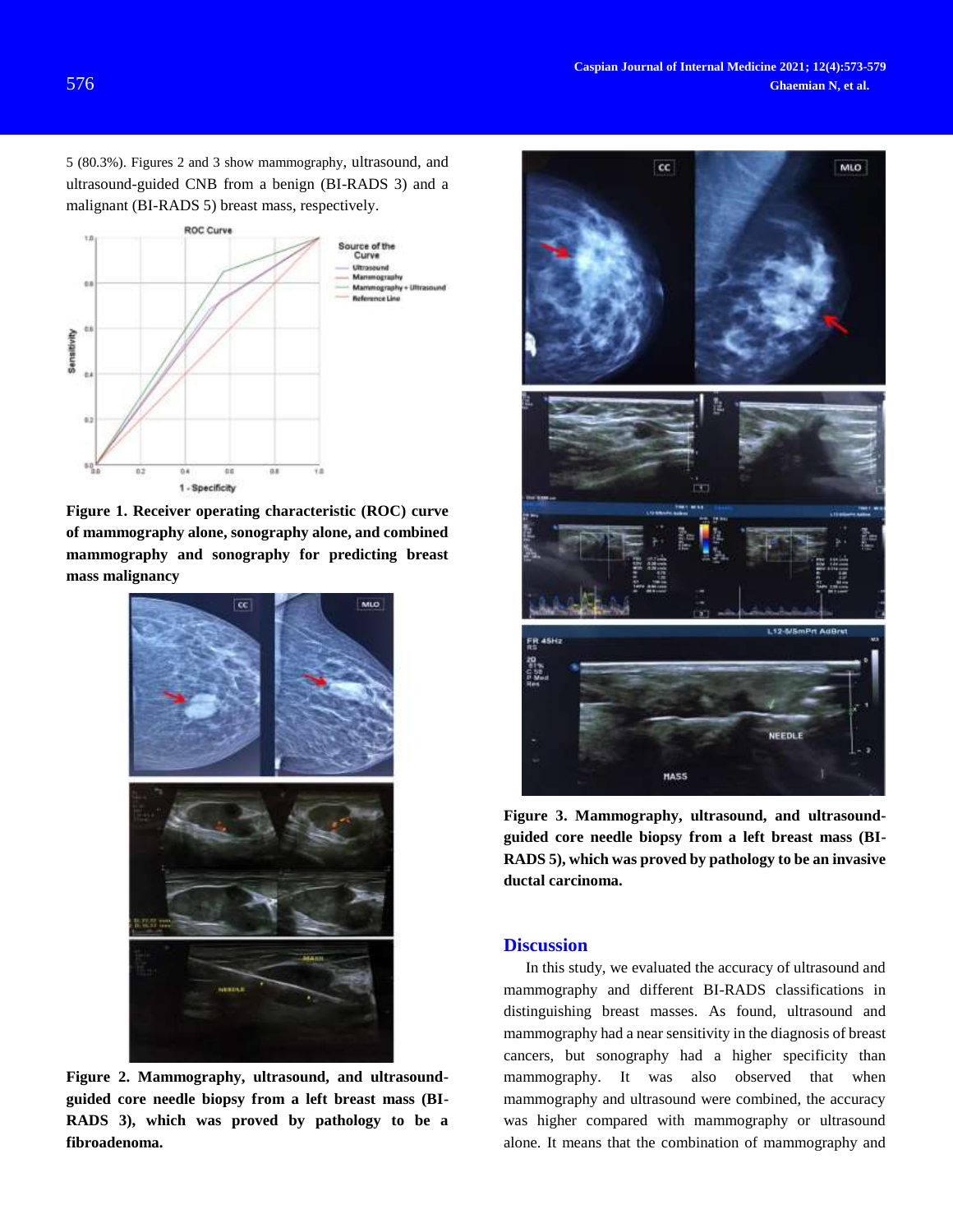ultrasound would be more helpful in detecting malignant breast lesions compared with that observed for each method alone. On the other hand, specificity for ultrasound plus mammography was lower than mammography or ultrasound alone.

One of the principal challenges of the researchers is which method can be the best way to screen women for breast cancer. Currently, the guidelines recommend women aged at least 40 years old undergo mammography. However, this method had some limitations. For example, mammography is not beneficial enough for women with dense breasts, as its sensitivity is reduced, while women with dense breast tissue have an increased risk of developing breast cancer (11, 12), although there are automatic or semiautomatic systems to aid reporting (e.g., computer-aided diagnosis systems) that allow superior performance to the human reader even in dense breasts in various mammography techniques (13, 14). In this regard, the studies propose to add ultrasound screening to increase breast cancer detection (15).

Some studies have been performed to investigate the accuracy of combined sonography and mammography versus mammography alone. For example, in the study by Berg et al. (16), they stated that sensitivity for combined mammography and ultrasound was 76%, which was higher than that of mammography (52%) or sonography (45%) alone. The authors also reported that specificity for mammography plus ultrasound was 84 %, which was lower than mammography (91%) or sonography (90%) alone (16). Similarly, Buchberger et al. (17) declared that combined screening with mammography and ultrasound for breast cancer increased the sensitivity from 62% (mammography alone) to 81% in women with dense breasts. In other survey by Lee et al. ,(18) who assessed the performance of screening imaging devices for breast cancer in a cohort study, the authors mentioned that additional ultrasound to mammography increased the sensitivity from 74% to 79%, while specificity decreased from 98% to 95%, although these differences were not significant. As observed in the above studies, the sensitivity of mammography increased by supplemental ultrasound, contrary to specificity which decreased (similar to the present study). One of the probable reasons for decreased specificity is that sonography can diagnose some legions that are not detectable by mammography, especially in women with dense breasts, as stated earlier (11, 12). Altogether, the use of ultrasound as a supplemental method for breast cancer screening is still controversial. One of the important reasons is comparably low PPV and/or high NPV concerning the detection of additional malignancies. For instance, the PPV for ultrasound-prompted biopsies has been reported to be in the range of 3.4%–15.9% (17).

In the present study, we also evaluated the accuracy of BI-RADS classification of the imaging techniques. Over recent years, several studies stated that the BI-RADS system could be useful to discriminate malignant and benign breast masses. However, its accuracy rate is still debatable and more results are needed to clearly determine it. In particular, some researchers have compared the BI-RADS accuracy between mammography and ultrasound, and some studies alluded to the comparable accuracy between these two methods (19, 20). Our results showed high rates of PPV for BI-RADS 3-5 categories, which were acceptable. A study reported that ultrasound BI-RADS scoring system could help distinguish between benign and malignant breast lesions, without unreasonably increasing the number of biopsies (21). Overall, BI-RADS 3 refers to masses with regular margin, asymmetric parenchymal densities, and round micro-calcifications. The malignancy risk of BI-RADS 3 is less than 2%, and therefore, most of the specialists recommend a six-month follow-up diagnostic mammography. Regarding BI-RADS 4, the lesions are not classically malignant, however, they are suspicious enough for biopsy. With respect to BI-RADS 5, the lesions have a high malignancy risk and should undergo biopsy. Spiculated masses and clusters of pleomorphic calcifications are classified in this category (5, 22, 23).

Various factors can affect the diagnostic accuracy of imaging methods. Some are related to the patients, such as age, breast surgery history, lesion characteristics, menstrual/menopausal status, and collaboration between patients and technicians in the imaging process, and some are related to the health system, including hardware (i.e., presence of a new standardized device of imaging, like vacuum-assisted breast biopsy technology (24)) and human resources (i.e., presence of an expert radiologist) (25, 26). These factors can explain the differences in the results between the various studies.

A limitation of the present study was that we did not access the CNB results of some patients, so we excluded them from further investigations. Also, the breast density was not specifically considered in stausy design, hence, consideration of this subject would be valuable in the furtehr studies. The results of the present study showed that combined mammography and ultrasound had a higher rate of accuracy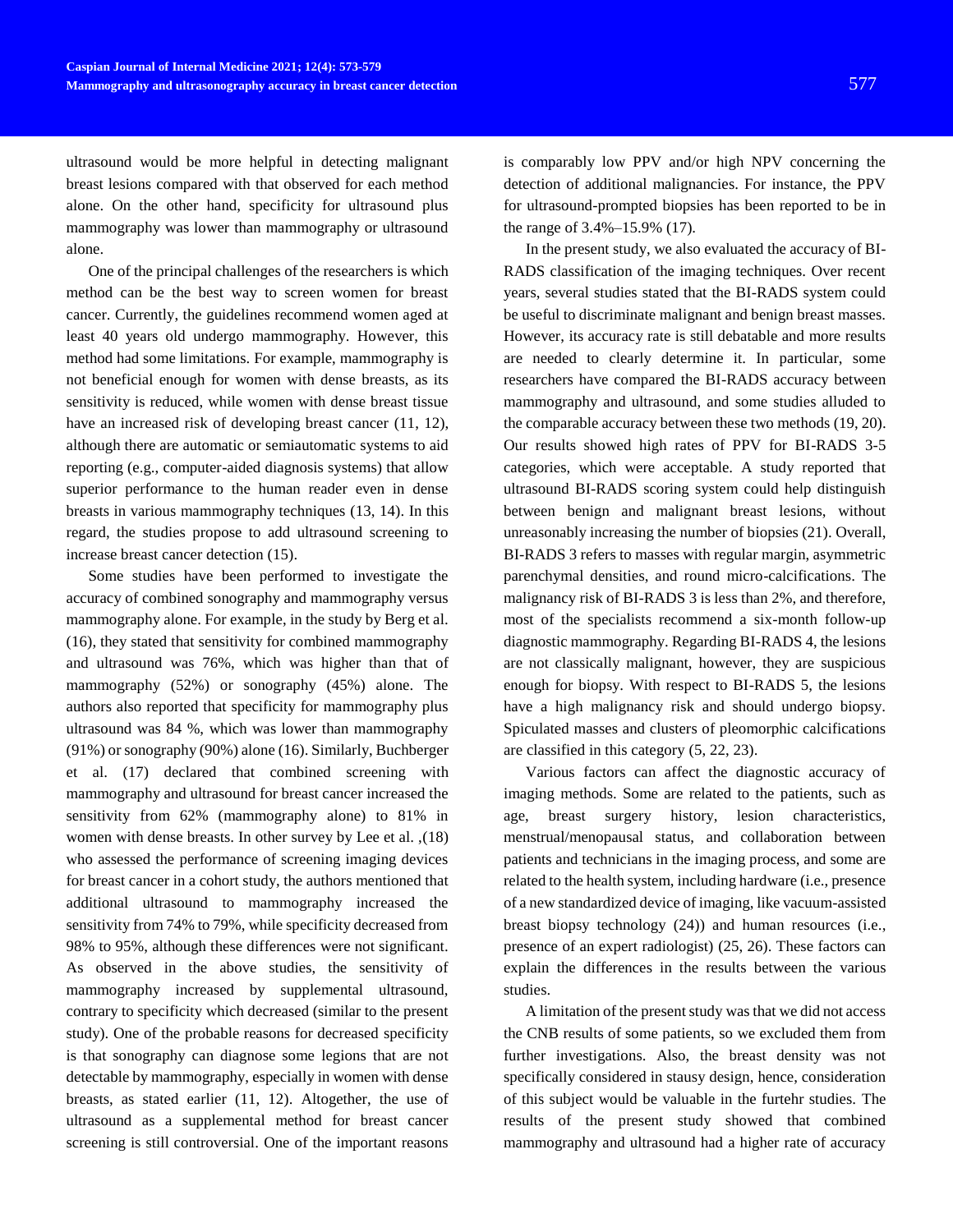than mammography or ultrasound alone in the diagnosis of breast cancers. Furthermore, the imaging methods BI-RADS classification had an acceptable positive predictive value. Altogether, non-invasive diagnostic techniques can be useful in the diagnosis of breast lesions as cost-benefit, easy, and available methods and make the approach to breast lesions easier.

## **Acknowledgments**

We would like to thank Dr. Shafigh for the pathological assessments.

**Funding:** The Vice Chancellery for Research and Technology of Babol University of Medical Sciences supported this study financially.

**Conflict of interests:** Not applicable**.**

### **References**

- 1. Bray F, Ferlay J, Soerjomataram I, et al. Global cancer statistics 2018: GLOBOCAN estimates of incidence and mortality worldwide for 36 cancers in 185 countries. CA Cancer J Clin 2018; 68: 394-424.
- 2. WHO. GLOBOCAN 2020. International Agency for Research on Cancer. Available at: https://gco.iarc.fr/today/data/factsheets/cancers/20- Breast-fact-sheet.pdf
- 3. Lehman CD, Lee AY, Lee CI. Imaging management of palpable breast abnormalities. Am J Roentgenol 2014; 203: 1142-53.
- 4. Park VY, Kim EK, Moon HJ, Yoon JH, Kim MJ. Evaluating imaging-pathology concordance and discordance after ultrasound-guided breast biopsy. Ultrasonography 2018; 37: 107-20.
- 5. Spak DA, Plaxco JS, Santiago L, Dryden MJ, Dogan BE. BI-RADS® fifth edition: A summary of changes. Diagn Interv Imaging 2017; 98: 179-90.
- 6. Bartolotta TV, Orlando AAM, Di Vittorio ML, et al. S‑ Detect characterization of focal solid breast lesions: a prospective analysis of inter‑reader agreement for US BI ‑RADS descriptors. J Ultrasound 2021; 24: 143-50.
- 7. Smith-Bindman R, Lebda P, Feldstein VA, et al. Risk of thyroid cancer based on thyroid ultrasound imaging

characteristics: results of a population-based study. JAMA Intern Med 2013; 173: 1788-95.

- 8. Alam T, Khattak YJ, Beg M, et al. Diagnostic accuracy of ultrasonography in differentiating benign and malignant thyroid nodules using fine needle aspiration cytology as the reference standard. Asian Pac J Cancer Prev 2014; 15: 10039-43.
- 9. Kamran SC, Marqusee E, Kim MI, et al. Thyroid nodule size and prediction of cancer. J Clin Endocrinol Metab 2013; 98: 564-70.
- 10. Strigel RM, Burnside ES, Elezaby M, et al. Utility of BI-RADS assessment category 4 subdivisions for screening breast MRI. AJR Am J Roentgenol 2017; 208: 1392-9.
- 11. Freer PE. Mammographic breast density: impact on breast cancer risk and implications for screening. Radiographics 2015; 35: 302-15.
- 12. Tagliafico AS, Calabrese M, Mariscotti G, et al. Adjunct screening with tomosynthesis or ultrasound in women with mammography-negative dense breasts: interim report of a prospective comparative trial. J Clin Oncol 2016; 34: 1882-8.
- 13. Fanizzi A, Basile TM, Losurdo L, et al. Ensemble discrete wavelet transform and gray-level co-occurrence matrix for microcalcification cluster classification in digital mammography. Appl Sci 2019; 9: 5388.
- 14. Losurdo L, Fanizzi A, Basile TMA, et al. Radiomics analysis on contrast-enhanced spectral mammography images for breast cancer diagnosis: A pilot study. Entropy 2019; 21: 1110.
- 15. Rebolj M, Assi V, Brentnall A, Parmar D, Duffy SW. Addition of ultrasound to mammography in the case of dense breast tissue: systematic review and meta-analysis. Br J Cancer 2018; 118: 1559-70.
- 16. Berg WA, Zhang Z, Lehrer D, et al. Detection of breast cancer with addition of annual screening ultrasound or a single screening MRI to mammography in women with elevated breast cancer risk. JAMA 2012; 307: 1394-404.
- 17. Buchberger W, Geiger-Gritsch S, Knapp R, Gautsch K, Oberaigner W. Combined screening with mammography and ultrasound in a population-based screening program. Eur J Radiol 2018; 101: 24-9.
- 18. Lee JM, Arao RF, Sprague BL, et al. Performance of screening ultrasonography as an adjunct to screening mammography in women across the spectrum of breast cancer risk. JAMA Intern Med 2019; 179: 658-67.